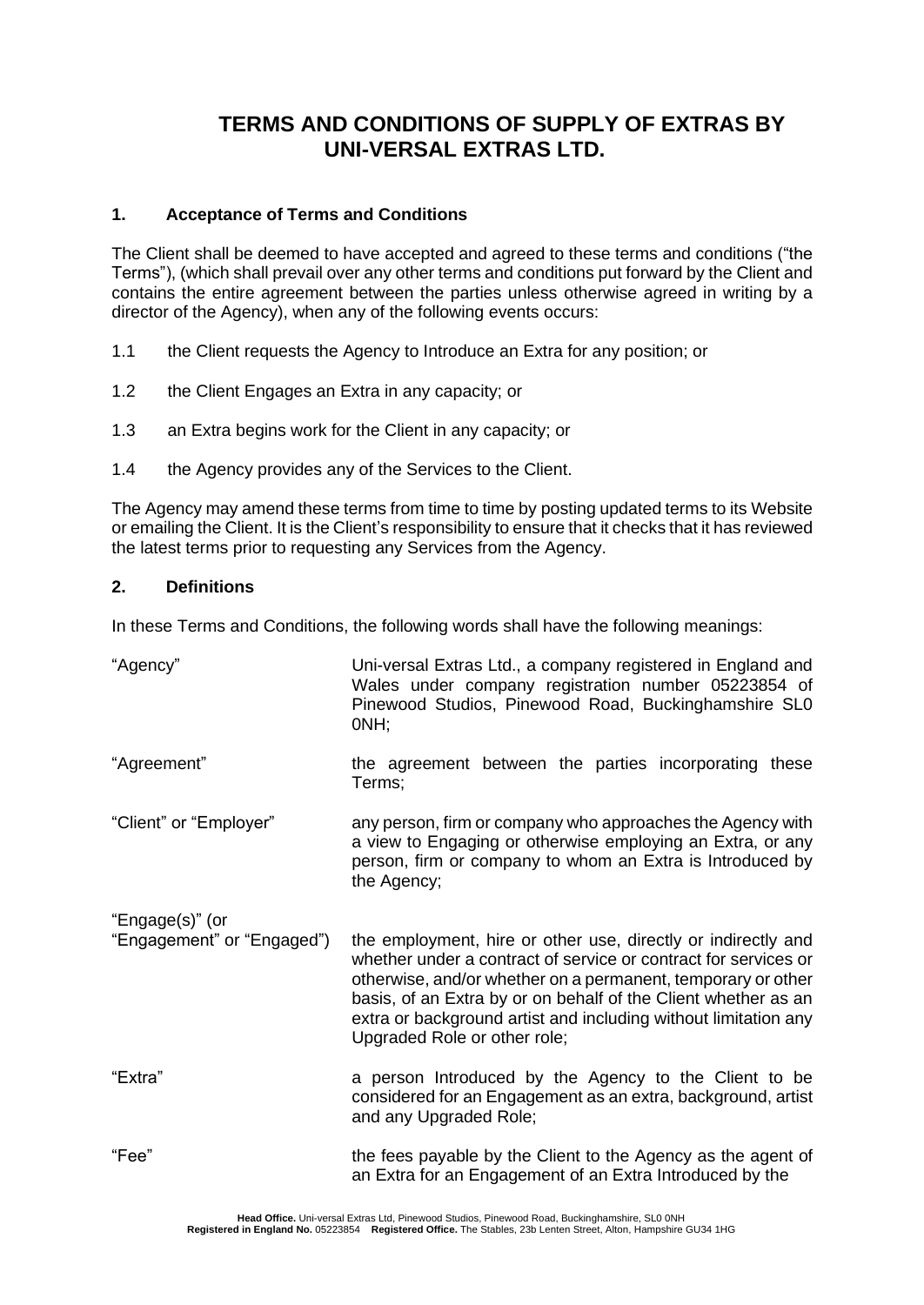## **TERMS AND CONDITIONS OF SUPPLY OF EXTRAS BY UNI-VERSAL EXTRAS LTD.**

Agency and such other sums (e.g. expenses) which are from time to time agreed to be paid to an Extra;

- "Introduce" (or "Introduction") the provision to the Client of any details, whether written or oral, of an Extra, whether or not the Client had knowledge of that Extra before the Introduction;
- "Parties" the Agency and the Client, and 'Party' shall mean either one of them;
- "Regulations" the Conduct of Employment Agencies and Employment Businesses Regulations 2003 as amended;
- "Services" search for Extras for vacancies that the Client has notified to the Agency and Introduction of them to the Client by the Agency; and

"Upgraded Role" has the meaning in section 4.7.

# **3. Agency Obligations**

- 3.1 The Agency shall provide the Services to the Client subject to these Terms. Where the Agency agrees on behalf of an Extra to an Engagement it warrants, unless it has notified the Client otherwise, that it is authorised to do so on behalf of the Extra for that Engagement provided that it is solely the responsibility of the Client to ensure that the Extra enters into such documentation that the Client requires with regard to the services of the Extra including without limitation any assignment or waiver of rights and any confirmations from the parents or guardians of minors (i.e. Extras under 18) as the Agency has no authority to deal with such matters on behalf of the Extras.
- 3.2 The Agency shall use reasonable endeavours (but at its sole discretion) to Introduce to the Client an Extra suitable to carry out work of such nature as the Client shall notify to the Agency. The Agency does not represent, warrant or undertake to find a suitable or any Extra for each vacancy notified to it by the Client.
- 3.3 When Introducing an Extra to the Client for employment, the Agency is acting as an employment agency as defined in the Regulations. Nothing in this agreement shall ever render Extras to be employees of the Agency in any way.
- 3.4 The Agency endeavours to take all such steps as are reasonably practicable to ensure the suitability of any Extra Introduced to the Client by obtaining confirmation of the Extra's identity; that the Extra has the experience, training, qualifications and any authorisation which the Client considers necessary or which may be required by law or by any professional body; and that the Extra is willing to work in the position which the Client seeks to fill.
- 3.5 At the same time as proposing an Extra to the Client the Agency shall inform the Client of such matters in clause 3.4 as it has obtained confirmation of. Where such information is not given in paper form or by electronic means it shall be confirmed by such means by the end of the third business day (excluding Saturday, Sunday and any public or Bank holiday) following save where the Extra is being proposed for a position which is the same as one in which the Extra has worked within the previous five business days and such information has already been given to the Client.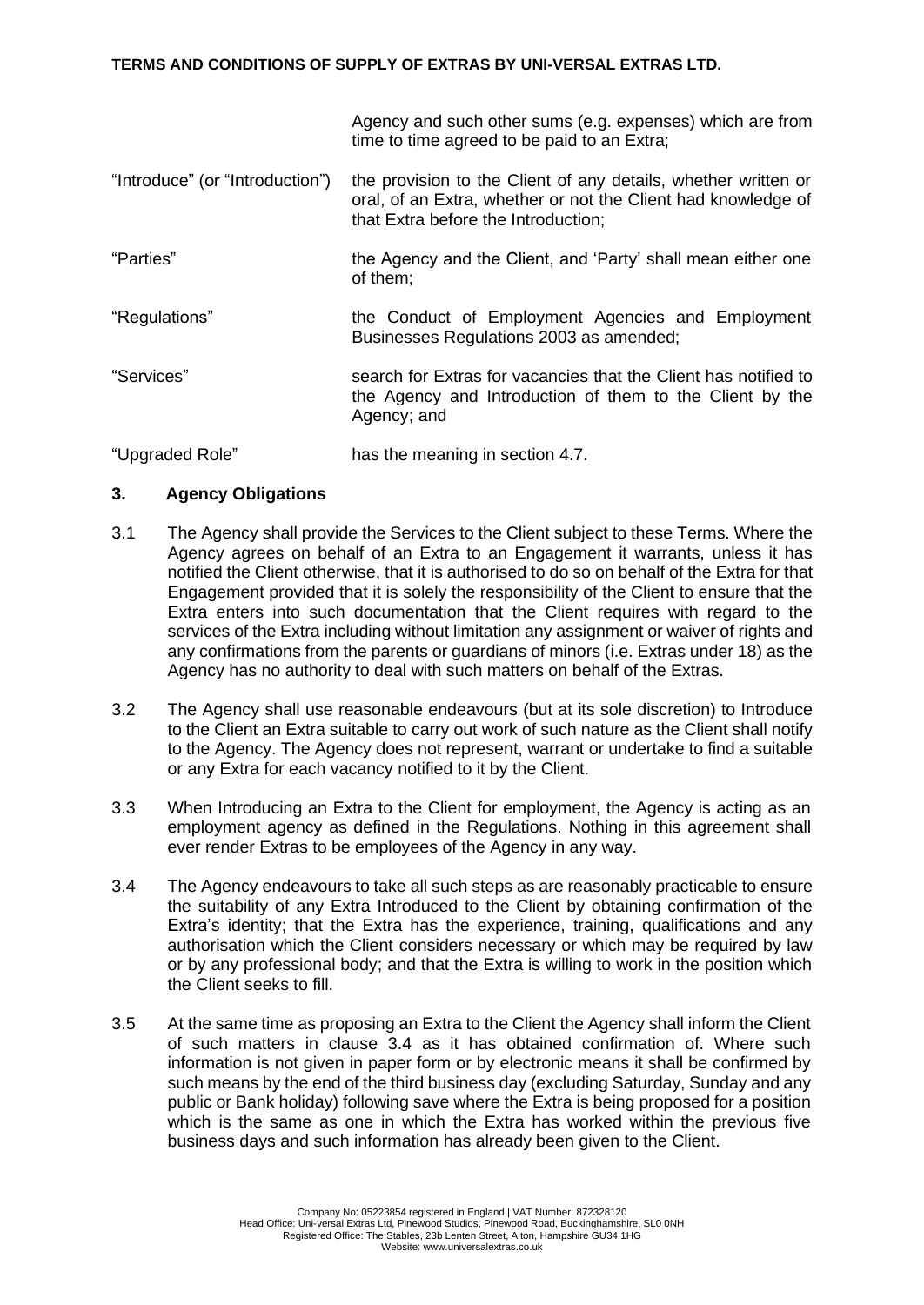## **TERMS AND CONDITIONS OF SUPPLY OF EXTRAS BY UNI-VERSAL EXTRAS LTD.**

3.6 By requesting the Agency to Introduce Extras for a vacancy, the Client authorises the Agency to advertise such a vacancy whether on its website, by email or otherwise.

# **4. Fees and Payment**

- 4.1 The Client (Employer) shall pay all Fees to the Agency without deduction or set off **and shall not pay any Extra directly**. The Fees shall be as agreed at the time of agreeing the Engagement. The Agency warrants that it is authorised by the Extra to receive payment of the Fees unless the Agency has notified to the Client the contrary in writing.
- 4.2 The Fees for any Engagement may be invoiced at any point after services have been provided by the relevant Extra.
- 4.3 The payment of the Fees shall be made by the Client to the Agency within 14 days of the date of the Agency's invoice. At the Agency's sole discretion it may require some or all Fees to be paid in advance.
- 4.4 If, after an offer of an Engagement has been accepted by an Extra, the Client withdraws the offer, the Client shall be liable for a cancellation fee as set out by the relevant union pay agreements (where the Fees have been set by reference to them). Where their Fees have not been agreed by reference to a union pay agreement, if the offer is withdrawn less than 24 hours before the date of the Engagement 50% of the Fees will be payable unless the Engagement is cancelled after 17:30 the day before the Engagement is due to commence, in which case 100% of the Fees will be payable.
- 4.5 All amounts stated are exclusive of VAT, which will, if applicable, be charged in addition at the rate in force at the time the Client is required to make payment.
- 4.6 If the Client does not make a payment by the due date, then the Agency shall be entitled:
	- 4.6.1 to charge a late payment fee of 10% of the outstanding amount; and
	- 4.6.2 to charge interest on the outstanding amount at the rate of 4% a year above the base lending rate of Barclays Bank plc., accruing daily; and
	- 4.6.3 to require the Client to pay, in advance, for any services of an Extra (or any part of the Services) which have not yet been performed; and
	- 4.6.4 not to perform any further Services (or any part of the Services).
- 4.7 On some occasions, once filming has concluded, it may be that the Extra's status for that Engagement is of a higher contribution level than that first agreed ("Upgraded Role") in which case the Extra may be entitled to enhanced Fees from the Client. Any negotiations in connection with any Upgraded Role relating to an Extra that has been Introduced must only be undertaken with the Agency (i.e. not with the Extra) and for the avoidance of doubt all Fees relating to the Upgraded Role must be paid to the Agency as the Extra's agent.
- 4.8 All Fees must be paid to the Agency's client account, details of which appear on the Agency's invoices and which are available on request.
- 4.9 The Agency's accounts department offers one of either two services to Clients: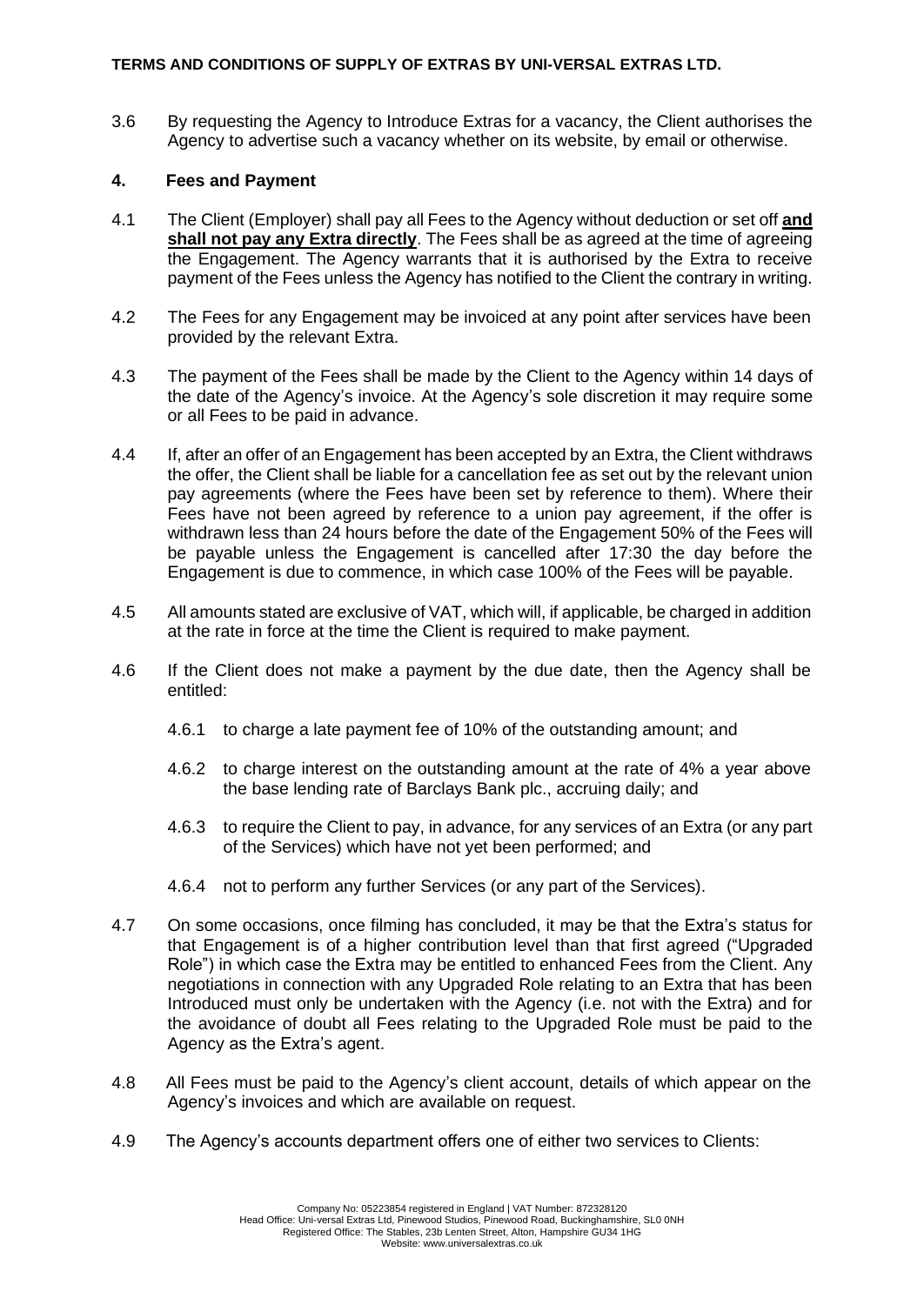- 4.9.1 a full payroll service is supplied as standard; the Agency will process payments, produce payment remittances and forward them on to Extras on behalf of the Client; or
- 4.9.2 if Extras are placed under a PAYE Employment Contract with the Client, the Extras must be processed through the Client's payroll service. Payments and payslips must be forwarded to the Agency from the Client, and the Agency will forward these on to the Extras.

## **5. Client's Obligations and Acknowledgments**

- 5.1 All communications with Extras Introduced by the Agency for an Engagement must other than while on set be made through the Agency.
- 5.2 Health and Safety is the responsibility of the Client and The Client must have suitable employer's liability and public liability in place to cover all the Extras it Engages through the Agency. A failure to comply with Health and Safety regulations shall constitute a material irremediable breach of this agreement. Relevant Health and Safety information must be relayed to the Extra in line with the Employment Agencies Act 1973.
- 5.3 When requesting the Agency to Introduce Extras for a vacancy, the Client shall provide to the Agency the following information:
	- 5.3.1 the Client's full corporate name, address and registered number, or (if it is not incorporated) its full business and trading name and address, and the nature of its business;
	- 5.3.2 the nature of the vacancy, including the type of work involved, its location, the hours of work, the commencement date and the likely duration;
	- 5.3.3 any risks to health and safety known to the Client and the steps taken by the Client to prevent or control such risks.
	- 5.3.4 the experience, training, qualifications and any authorisations which are required by the Client, including any qualifications or authorisations required by law or any applicable professional body;
	- 5.3.5 any expenses payable by or to the Extra;
	- 5.3.6 the minimum rate of remuneration, the intervals of payment and any other benefits;
	- 5.3.7 where applicable, the length of notice to which the Extra would be entitled to receive or be required to give for termination of the Engagement;
	- 5.3.8 whether the vacancy involves working with vulnerable persons.
- 5.4 The Client shall satisfy itself as to the suitability of any Extra for the vacancy for which the Extra has been Introduced. Without prejudice to the generality of the foregoing, the Client acknowledges and agrees that it is the Client's responsibility to: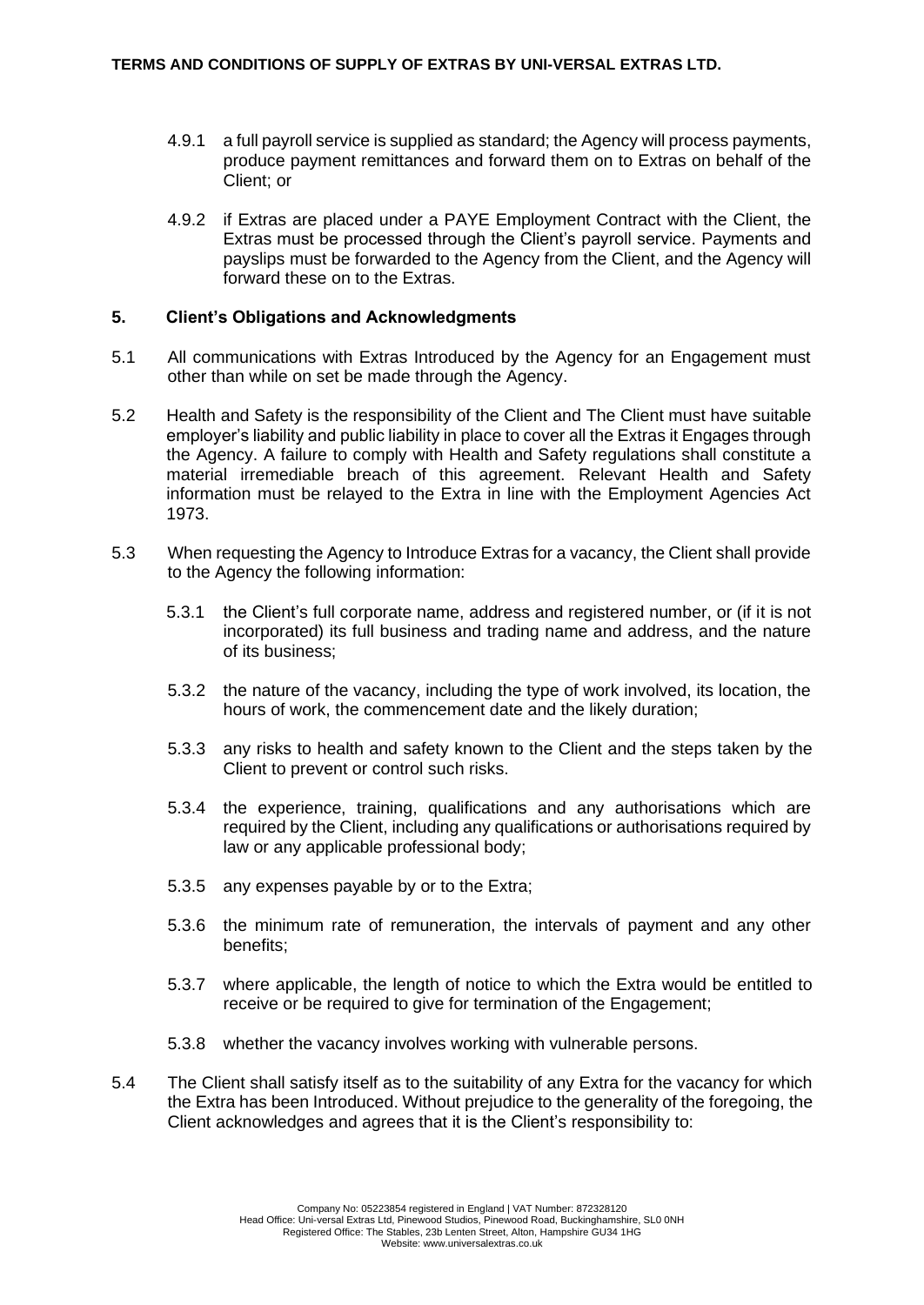- 5.4.1 check the validity of the Extra's qualifications;
- 5.4.2 ensure, where appropriate, that the Extra is capable of operating any equipment or machinery to the necessary level;
- 5.4.3 obtain any work or other permits needed by the Extra; and
- 5.4.4 ensure that the Extra satisfies any medical requirements or other qualifications that may be appropriate or required by law.
- 5.5 By agreeing to Engage or make use of an Extra in any way, the Client shall be liable to pay the Fees.
- 5.6 The Client:
	- 5.5.1 confirms that it is not aware of anything which will cause a detriment to the interests of the Extra or the Client if it Engages an Extra to fill a vacancy; and
	- 5.5.2 shall inform the Agency immediately if it becomes aware of any circumstances which would render such Engagement detrimental to the interests of the Extra or the Client.
- 5.7 If the Client is to lend money to the Extra in order to meet travel or other expenses, the Client shall notify the Agency and:
	- 5.7.1 shall provide the terms of such loan to the Agency; and
	- 5.7.2 warrants that the repayment terms of such loan shall not require the Extra to repay a greater sum than the sum lent.
- 5.8 The Client acknowledges to the Agency that:
	- 5.8.1 should the information required by clause 5.3 be incorrect, misleading or not given in a timely manner then that will impact on the Agency's ability to perform its duties.
	- 5.8.2 it has had the opportunity to read the contract entered into by the Extras with the Agency and is satisfied with the clauses assigning rights from the Extra to the Agent and is aware that it is the Client's duty to ensure that the Extra adheres to any requirements that the Client may have.

# **6. Warranties, Liability and Indemnities**

- 6.1 The Client accepts and agrees that the Agency gives no warranty as to the suitability of any Extra for any vacancy.
- 6.2 The Agency confirms that, in Introducing any Extra to the Client, it is not aware of anything which will cause any detriment to the interests of that Extra or the Client if the Client Engages the Extra to fill a vacancy except as notified to the Client.
- 6.3 Neither the Agency nor any of its staff shall be liable to the Client for any loss, injury, damage, expense or delay incurred or suffered by the Client arising directly or indirectly from or in any way connected with the Introduction to or the Engagement by the Client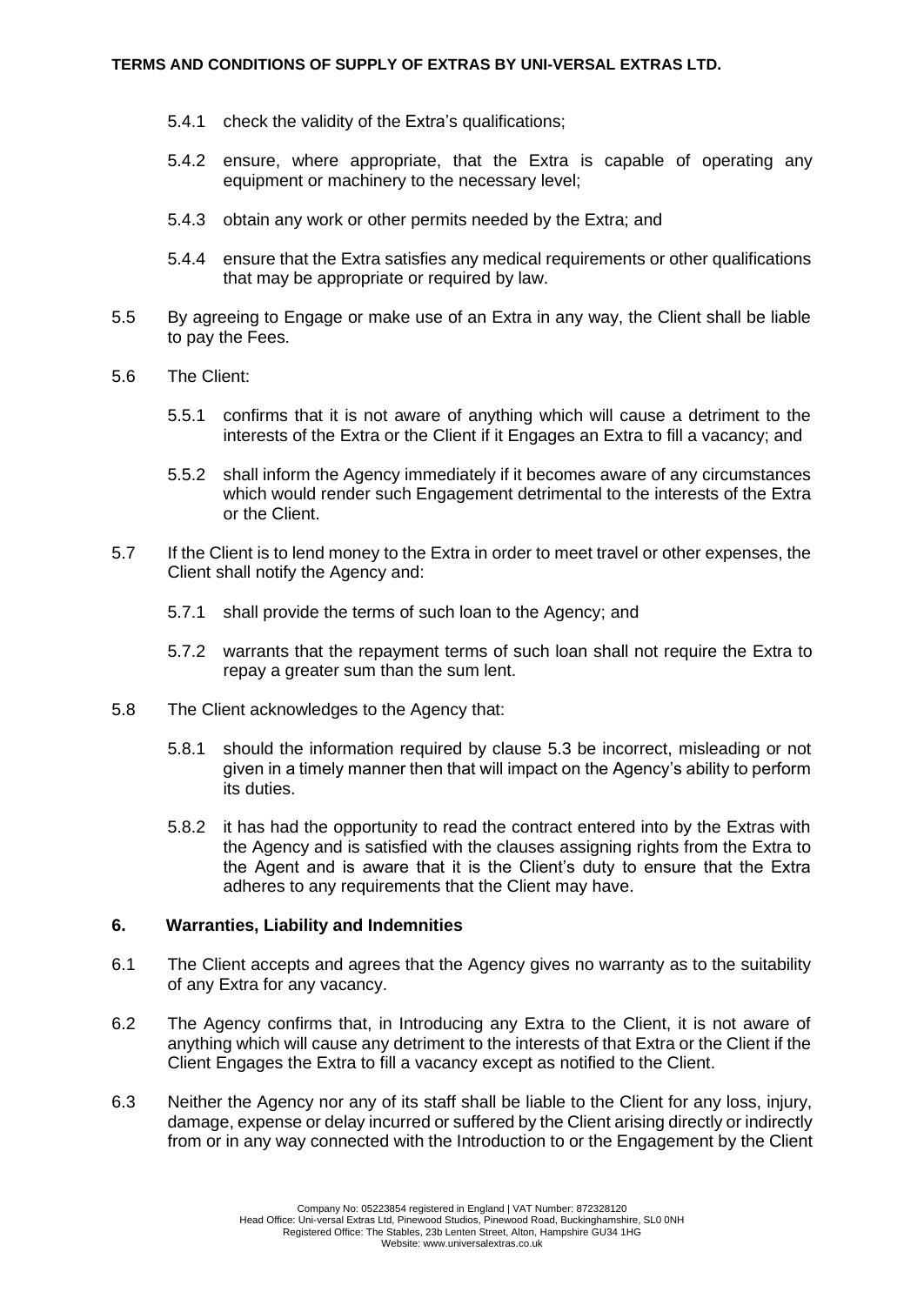of an Extra, unless such loss, damage, costs or expenses are the direct result of the gross and wilful negligent acts or omissions of the Agency. In particular, but without limiting the generality of the foregoing, the Agency shall not be liable for any loss, injury, damage, expense or delay arising from or in any way connected with:

- 6.3.1 any failure of the Extra to meet the Client's requirements for all or any of the purposes for which the Extra is required by the Client;
- 6.3.2 any act or omission of an Extra, whether wilful, negligent, fraudulent, dishonest, reckless or otherwise; or
- 6.3.3 any loss, injury, damage, expense or delay suffered by an Extra.
- 6.4 Except in the case of death or personal injury caused by the Agency's negligence, the liability of the Agency under or in connection with this Agreement whether arising in contract, tort, negligence, breach of statutory duty or otherwise howsoever shall not exceed 15% of the Fee(s) paid or due to be paid by the Client to the Agency under this Agreement in relation to the Extra to which the Claim relates in the 12 months preceding the date on which the act or omission giving rise to the Claim occurred.
- 6.5 Neither Party shall be liable to the other Party in contract, tort, negligence, breach of statutory duty or otherwise for any loss, damage, costs or expenses of any nature whatsoever incurred or suffered by that other Party of an indirect or consequential nature including without limitation any economic loss or other loss of turnover, profits, business or goodwill. The provisions of this clause 6.5 shall not apply to clause 6.6.
- 6.6 The Client shall indemnify and hold harmless the Agency from and against all claims and losses arising from loss, damage, liability, injury to the Agency, its employees and third parties, by reason of or arising out of:
	- 6.6.1 any loss, injury, expense or delay suffered or incurred by an Extra, however caused, and/or
	- 6.6.2 any loss, injury, damage, expense or delay suffered or incurred by anyone arising directly or indirectly from or in any way connected with the acts and omissions of an Extra, whether wilful, negligent, fraudulent, dishonest, reckless or otherwise,

that arises directly or indirectly out of or in any way connected with the Introduction, Engagement or use of an Extra, the withdrawal by the Client of a vacancy, any information supplied by the Client to the Agency or the Client's breach of these Terms. 'Claims' shall mean all demands, claims, proceedings, penalties, fines and liability (whether criminal or civil, in contract, tort or otherwise), and 'Losses' shall mean all losses including without limitation financial losses, damages, legal costs and other expenses of any nature whatsoever.

6.7 The parties will adhere to the laws regarding privacy including any UK law that mirrors the General Data Protection Regulations. To the extent that either party suffers loss that is caused by the other party's failure to adhere to the rules regarding privacy it shall be indemnified by the other party.

# **7. Website Use**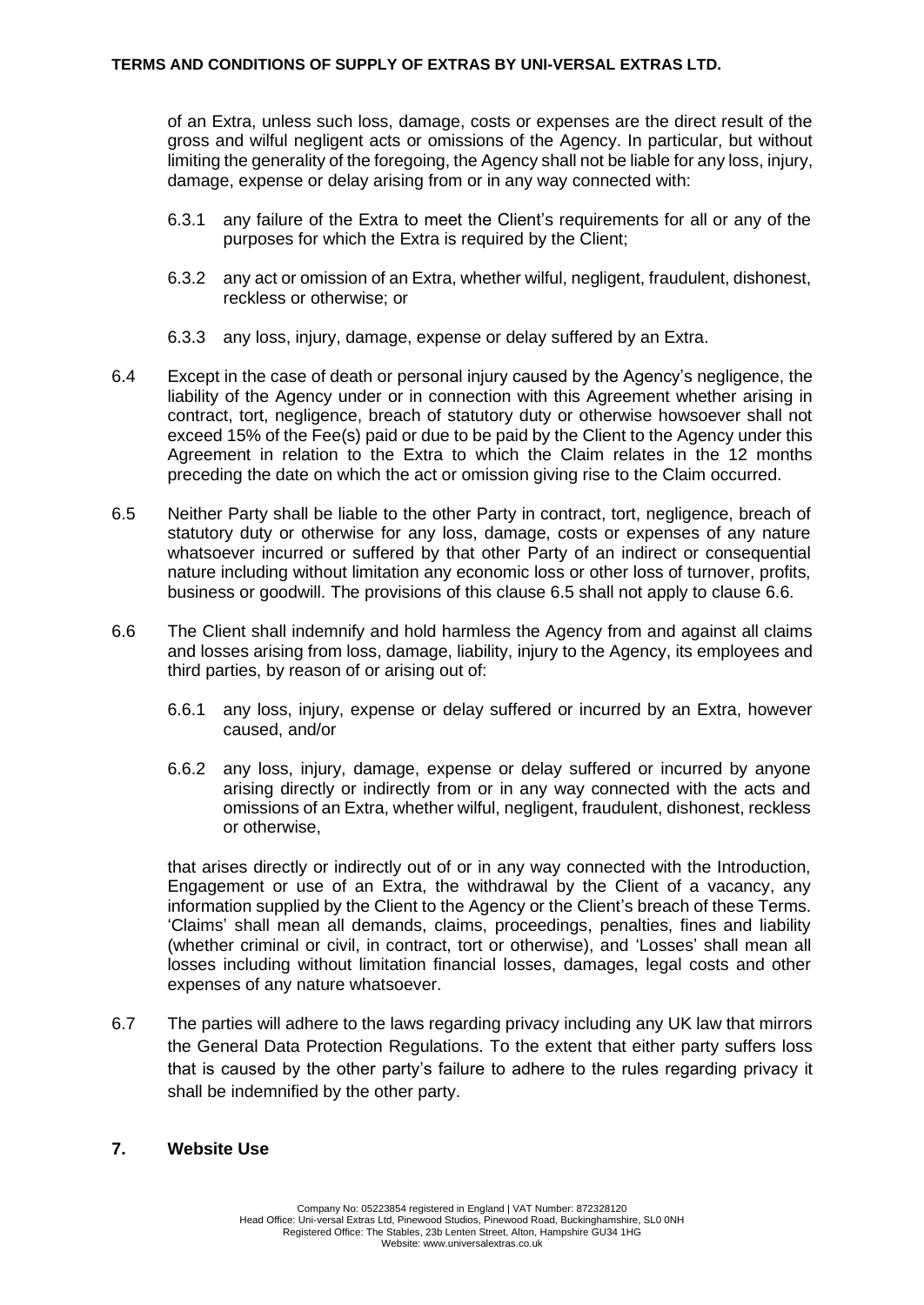- 7.1 Clients who are fully registered on our website are able to use our online services to search and create lists of Extras that can be submitted to Uni-versal Extras Ltd. This is an optional service which a Client may or may not choose to make use of.
- 7.2 When registering as a Client (or "Caster") the Personal Information that you provide to us must be accurate.
- 7.3 In using our online services, you agree:
	- 7.3.1 to notify us immediately if you become aware of any unauthorised access to your Client account or unauthorised use of your username or password;
	- 7.3.2 not to disclose your password to anyone or allow anyone else to use your account;
	- 7.3.3 to update your information by logging into our website if any of the information you provided changes or ceases to be correct.
- 7.4 We reserve the right to refuse you access to our online services or to remove your online privileges without prior notice.

#### **8. Termination**

- 8.1 Either party may terminate this Agreement on written notice to the other party. The notice shall take effect as specified in the notice.
- 8.2 The Client shall pay the Agency for all services provided by any Extra Introduced by the Agency notwithstanding termination of this Agreement.

#### **9. General**

#### 9.1 Force Majeure

Neither Party shall have any liability under or be deemed to be in breach of this Agreement for any delays or failures in performance of this Agreement which result from circumstances beyond the reasonable control of that Party. The Party affected by such circumstances shall promptly notify the other Party in writing when such circumstances cause a delay or failure in performance and when they cease to do so.

#### 9.2 Assignment

Neither Party may assign, delegate, sub-contract, mortgage, charge or otherwise transfer any or all of its rights and obligations under this Agreement without the prior written agreement of the other Party.

## 9.3 Entire Agreement

This Agreement contains the whole agreement between the Parties in respect of the subject matter of this Agreement and supersedes and replaces any prior written or oral agreements, representations or understandings between them relating to such subject matter. The Parties confirm that they have not entered into this Agreement on the basis of any representation that is not expressly incorporated into this Agreement. Nothing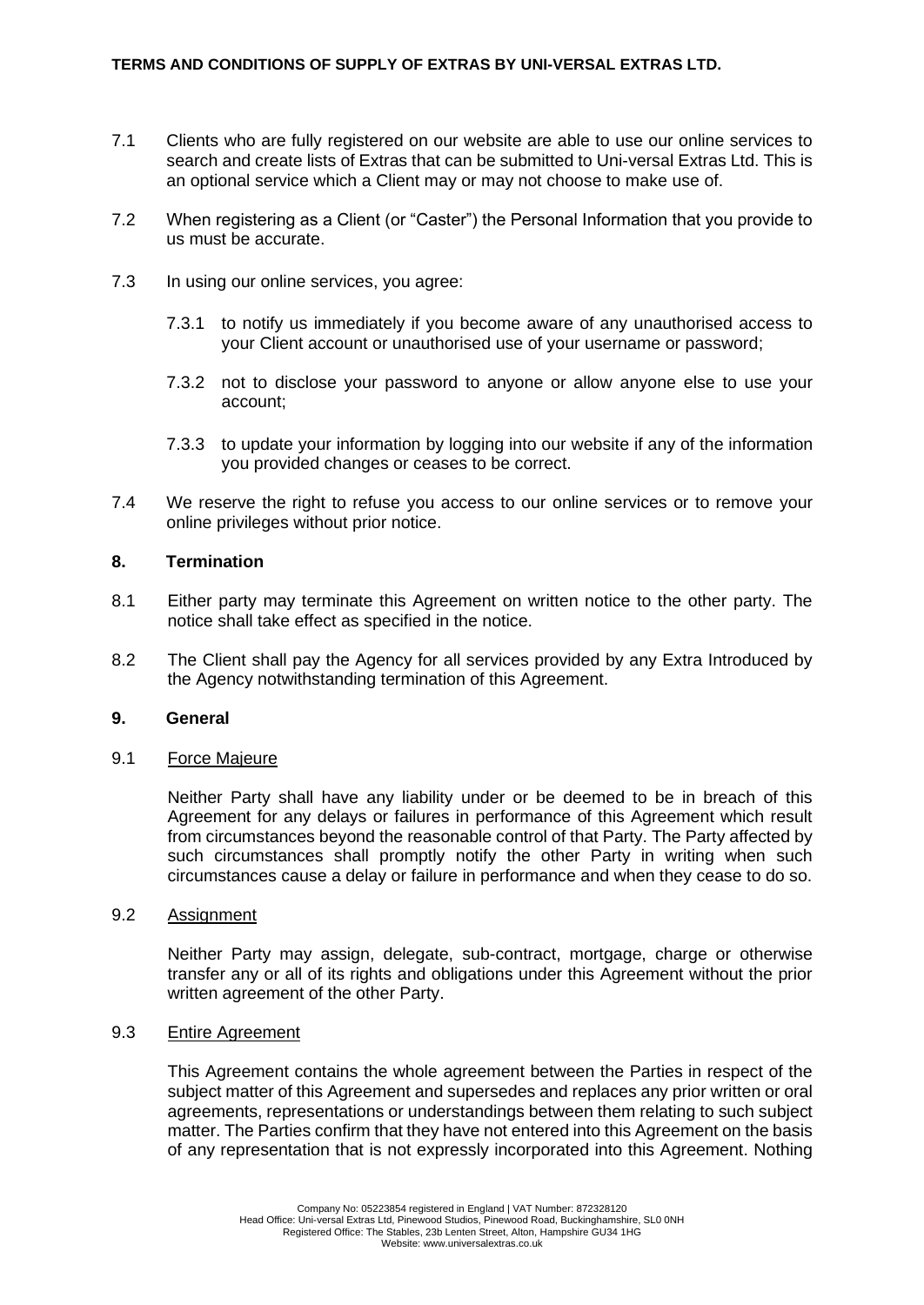#### **TERMS AND CONDITIONS OF SUPPLY OF EXTRAS BY UNI-VERSAL EXTRAS LTD.**

in this Agreement excludes liability for fraud.

#### 9.4 Waiver

No failure or delay by the Agency in exercising any right, power or privilege under this Agreement shall impair the same or operate as a waiver of the same nor shall any single or partial exercise of any right, power or privilege preclude any further exercise of the same or the exercise of any other right, power or privilege. The rights and remedies provided in this Agreement are cumulative and not exclusive of any rights and remedies provided by law.

#### 9.5 Agency, Partnership, Etc.

This Agreement shall not constitute or imply any partnership, joint venture, agency, fiduciary relationship or other relationship between the Parties other than the contractual relationship expressly provided for in this Agreement. Neither Party shall have, nor represent that it has, any authority to make any commitments on the other Party's behalf.

#### 9.6 Severance

If any provision of this Agreement is prohibited by law or judged by a court to be unlawful, void or unenforceable, the provision shall, to the extent required, be severed from this Agreement and rendered ineffective as far as possible without modifying the remaining provisions of this Agreement, and shall not in any way affect any other circumstances of or the validity or enforcement of this Agreement.

#### 9.7 Publicity

The Client consents both during and after termination of this Agreement to the Agency being able to use its name and logos and the name and logos of any production for which Extras have been provided on its websites and for generally promoting its services.

## 9.8 Interpretation

In this Agreement unless the context otherwise requires:

- 9.8.1 words importing any gender include every gender;
- 9.8.2 words importing the singular number include the plural number and vice versa;
- 9.8.3 words importing persons include firms, companies and corporations and vice versa;
- 9.8.4 references to numbered clauses are references to the relevant clause in this Agreement;
- 9.8.5 any obligation on any Party not to do or omit to do anything is to include an obligation not to allow that thing to be done or omitted to be done;
- 9.8.6 the headings to the clauses of this Agreement are not to affect the interpretation;